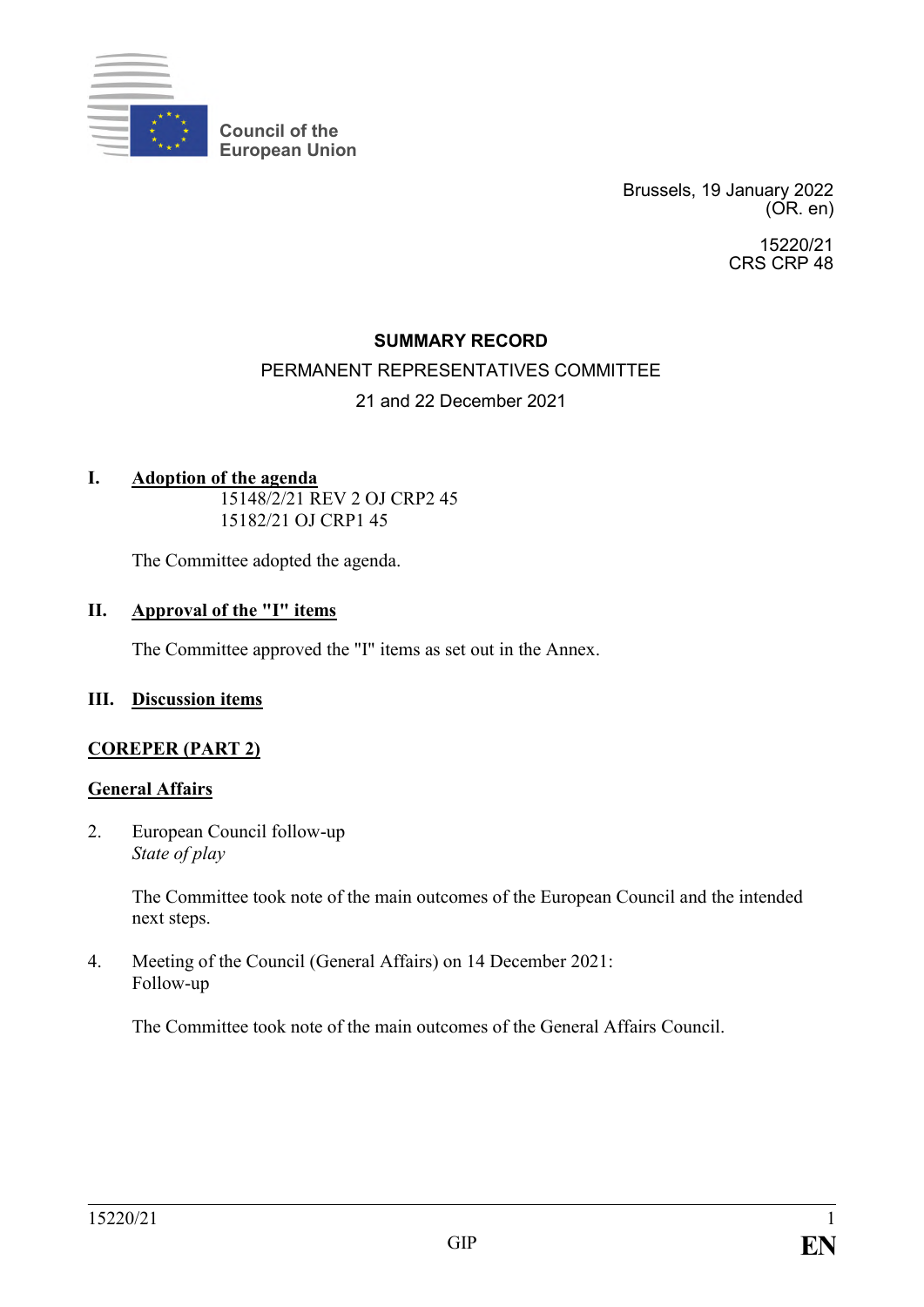# **Foreign Affairs**

40. EU-AU Summit (Brussels, 17-18 February 2022) *State of play*

> The Committee took note of the update on the preparations of the summit and agreed to revert on this issue at one of its next meetings in January.

### **Economic and Financial Affairs**

6. Meeting of the Council (Economic and Financial Affairs) on 18 January 2022: Agenda

The Committee took note of the main items on the agenda, as presented by the incoming Presidency.

### **Justice and Home Affairs**

8. Amended proposal for Eurodac Regulation *Information from the Presidency* 15002/21

The Committee took note of the information provided by the Presidency.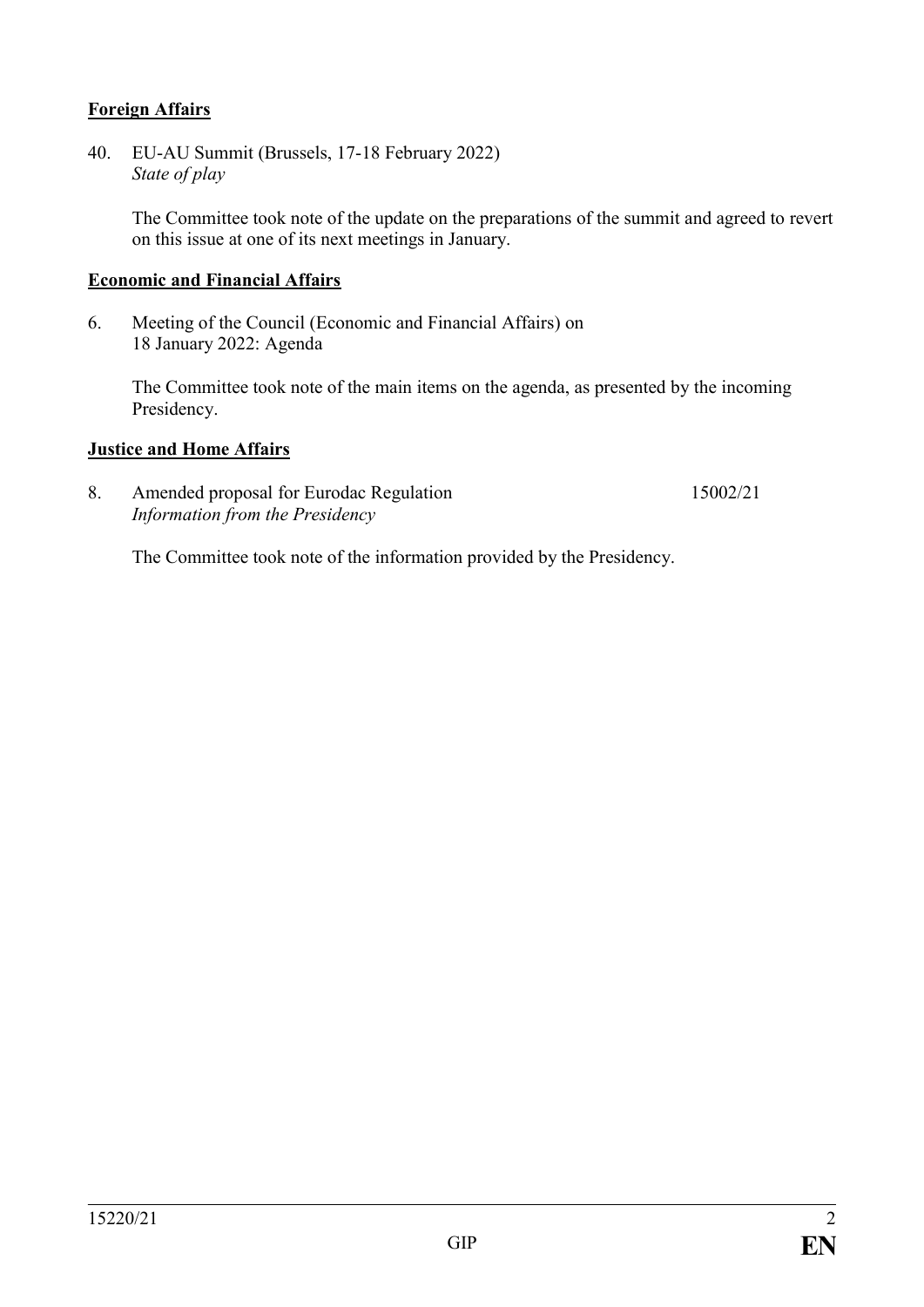# **COREPER (PART 1)**

# **Agriculture and Fisheries**

43. Meeting of the Council (Agriculture and Fisheries) on 17 January 2022: Agenda (For the items in the remit of the Permanent Representatives Committee)

The incoming Presidency presented the main items on the agenda.

# **Energy**

44. Revision of the TEN-E Regulation *Analysis of the final compromise text with a view to agreement* 15036/21

The Committee endorsed the text of the final compromise and mandated the Presidency to inform the European Parliament that, should the European Parliament adopt its position at first reading in accordance with this compromise (subject to revision by the legal linguists), the Council would approve the European Parliament's position and the act shall be adopted.

# **Employment and Social Policy**

| 45. Revision of Directive on carcinogens and mutagens at work  | 15069/1/21 REV 1 |
|----------------------------------------------------------------|------------------|
| (fourth batch)                                                 | $+$ ADD 1 REV 1  |
| Analysis of the final compromise text with a view to agreement | $+$ ADD 2        |

The Committee endorsed the text of the final compromise and mandated the Presidency to inform the European Parliament that, should the European Parliament adopt its position at first reading in accordance with this compromise (subject to revision by the legal linguists), the Council would approve the European Parliament's position and the act shall be adopted.

### Statements by the Commission

"Hazardous medicinal products

The Commission highlights the importance of protecting workers from the adverse health effects that occupational exposure to certain hazardous medicinal products can have.

In this regard, it is acknowledged that certain hazardous medicinal products which contain one or several substances meeting the criteria for classification as carcinogenic (categories 1A or 1B), mutagenic (categories 1A or 1B) or reprotoxicant (categories 1A or 1B) in accordance with Regulation (EC) No 1272/2008, fall under the scope of Directive 2004/37/EC."

\*\*\*\*\*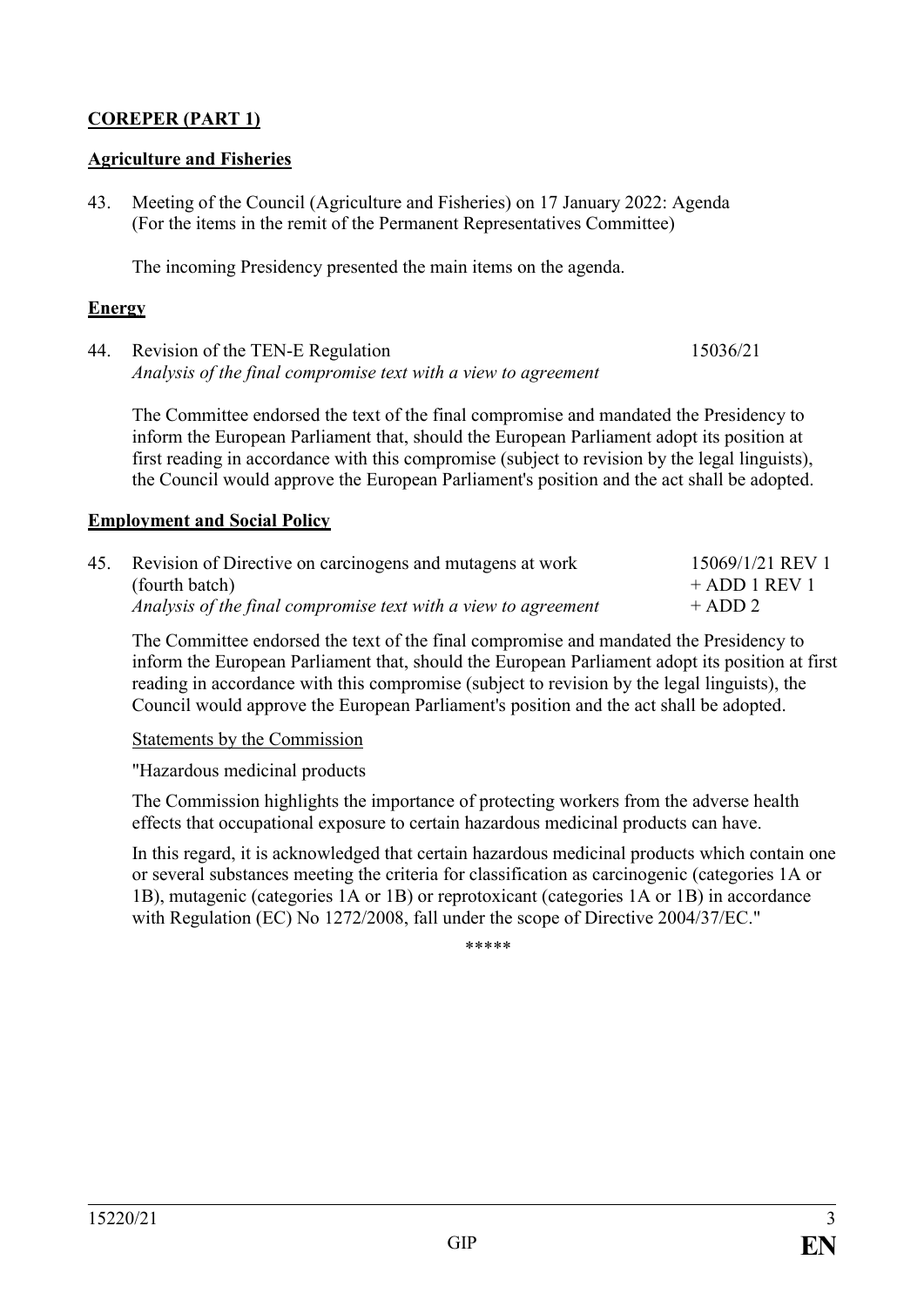"The obligations imposed on the Commission in Article 18(A) new regarding the presentation of an action plan and the presentation of a legislative proposal cannot go against the institutional prerogatives of the Commission and its right of initiative deriving directly from the treaties.

Article 18A (new) refers to Article 16 of Directive 2004/37/EC, which lays down an obligation to set limit values on the basis of the available information, including scientific and technical data, in respect of all those substances for which this is possible. In implementing this provision, the Commission is also invited to present the action plan referred to in Article 18 A (new). For reasons of transparency, this action plan will consist of a listing of the next 25 new or revised substances to be scientifically evaluated. The evaluations of the listed substances will form part of the established procedure including consultation of social partners, the opinion of the ACSH and impact assessment preparing any necessary legislative proposals in due time."

46. Revision of Regulations on coordination of social security systems (883/04 and 987/09) *Analysis of the final compromise text with a view to agreement*  $15068/21 + ADD 1$ **+** COR 1

The Committee agreed to revert to this item.

### Statement by the Commission

"The Commission underlines that, in order to step up efforts in combatting letterbox companies, the rules for determining the applicable legislation for persons who pursue their activity as an employed person in two or more Member States must be clear. To this respect all factors referred to in Article 14(5a) of Regulation 987/2009 to assist institutions in the determination of the Member State in which the registered office or place of business is located should be taken into account in the framework of an overall and balanced assessment without giving predominance to a single factor and should not lead to frequent changes in the applicable legislation of the employed person. [The Commission will contribute to the work of the Administrative Commission in laying down the detailed arrangements for the determination as referred to in Article 14(5a) of Regulation 987/2009.]"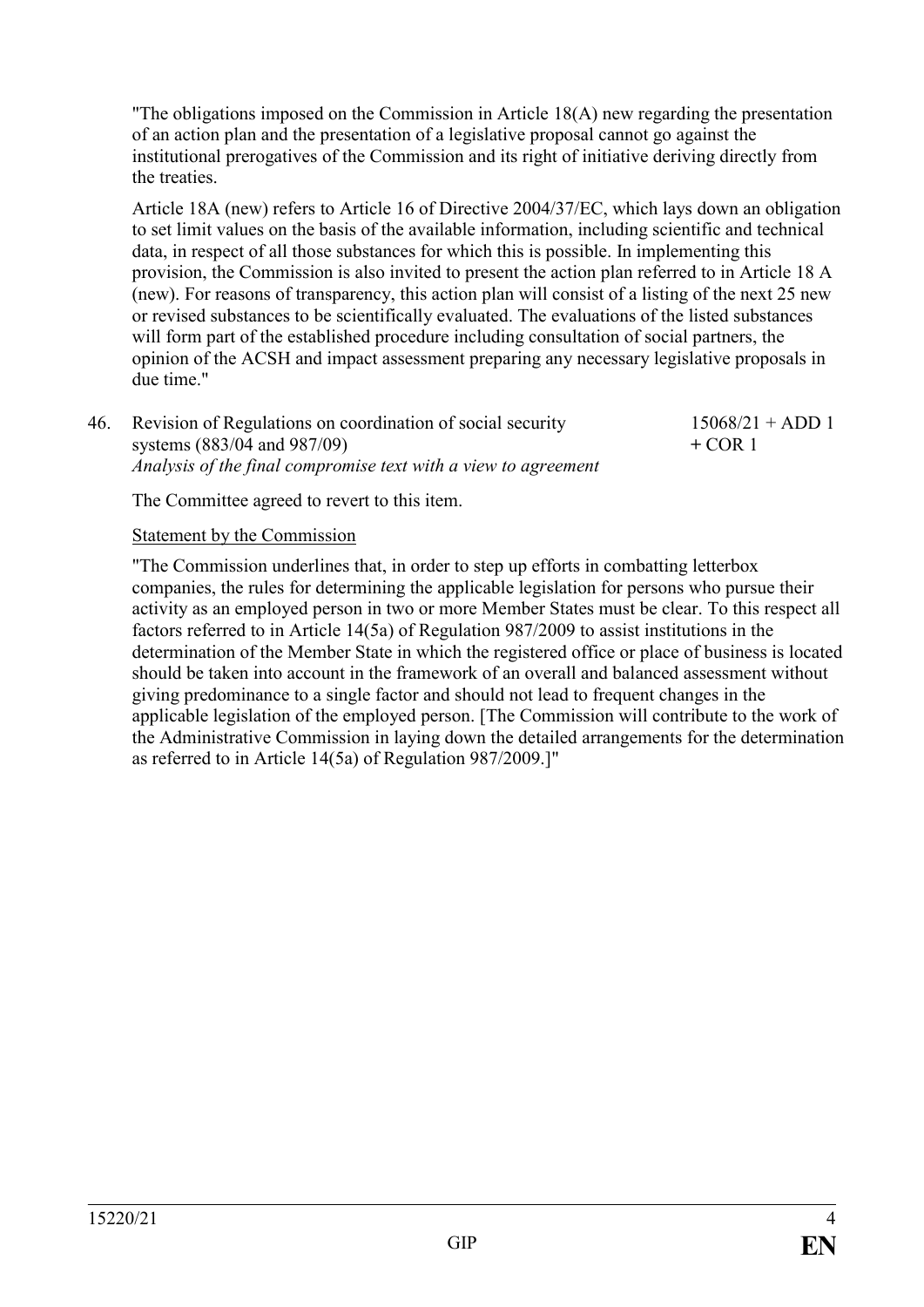# Statement by Germany

"Die Koordinierung der Systeme der sozialen Sicherheit ist eine der Säulen der Europäischen Union. Die Koordinierungsverordnungen bilden den Eckpfeiler des Rechts auf Freizügigkeit. Ohne sie wären die Arbeitnehmer\*innen nicht in der Lage, sich wirklich frei in der Europäischen Union zu bewegen. Ohne sie wären die Sozialversicherungsrechte mobiler Bürger nicht geschützt.

Die Verordnungen haben zugleich die Aufgabe, das Funktionieren des Binnenmarktes zu unterstützen. Die Regierung der Bundesrepublik Deutschland ist der Auffassung, dass die Dienstleistungsfreiheit und die Freizügigkeit sowie der Kampf gegen Sozialdumping und Schwarzarbeit in einem ausgewogenen Verhältnis stehen müssen. Dies ist aus Sicht der Bundesregierung bei der vorläufigen Einigung mit dem Europäischen Parlament nicht gewahrt. Wir brauchen aus Sicht der Bundesregierung einen Digitalisierungsschub zum Abbau von Bürokratie, zur einfachen Handhabung von Freizügigkeit, schnelleren Geltendmachung bestehender Ansprüche sowie zur Erleichterung des Kampfs gegen Betrug und Missbrauch. Wir appellieren daher an die Europäische Kommission, Vorschläge zum Ausbau und zur besseren Nutzung digitaler Strukturen (wie beispielsweise einer Europäischen Sozialversicherungsnummer) zu erarbeiten und vorzulegen. "

# Courtesy translation

"The coordination of social security systems is one of the pillars of the European Union. The Regulations on the coordination are the cornerstone of the freedom of movement of workers. Without them, workers would not be able to move truly freely within the European Union. Without them, the social security rights of mobile citizens would not be protected.

At the same time, the regulations need to support the functioning of the internal market. The government of the Federal Republic of Germany believes that the freedom to provide services and the freedom of movement of workers, as well as the fight against social dumping and undeclared work, need to be balanced. In the view of the German government, this balance has not been maintained in the provisional agreement with the European Parliament.

In the view of the German government, we need a digitalization push to reduce bureaucracy, simplify the handling of the freedom of movement of workers, accelerate the assertion of existing entitlements, and facilitate the fight against fraud and abuse. We therefore call on the European Commission to develop and present proposals for the further development and better use of digital structures (such as a European Social Security Number)."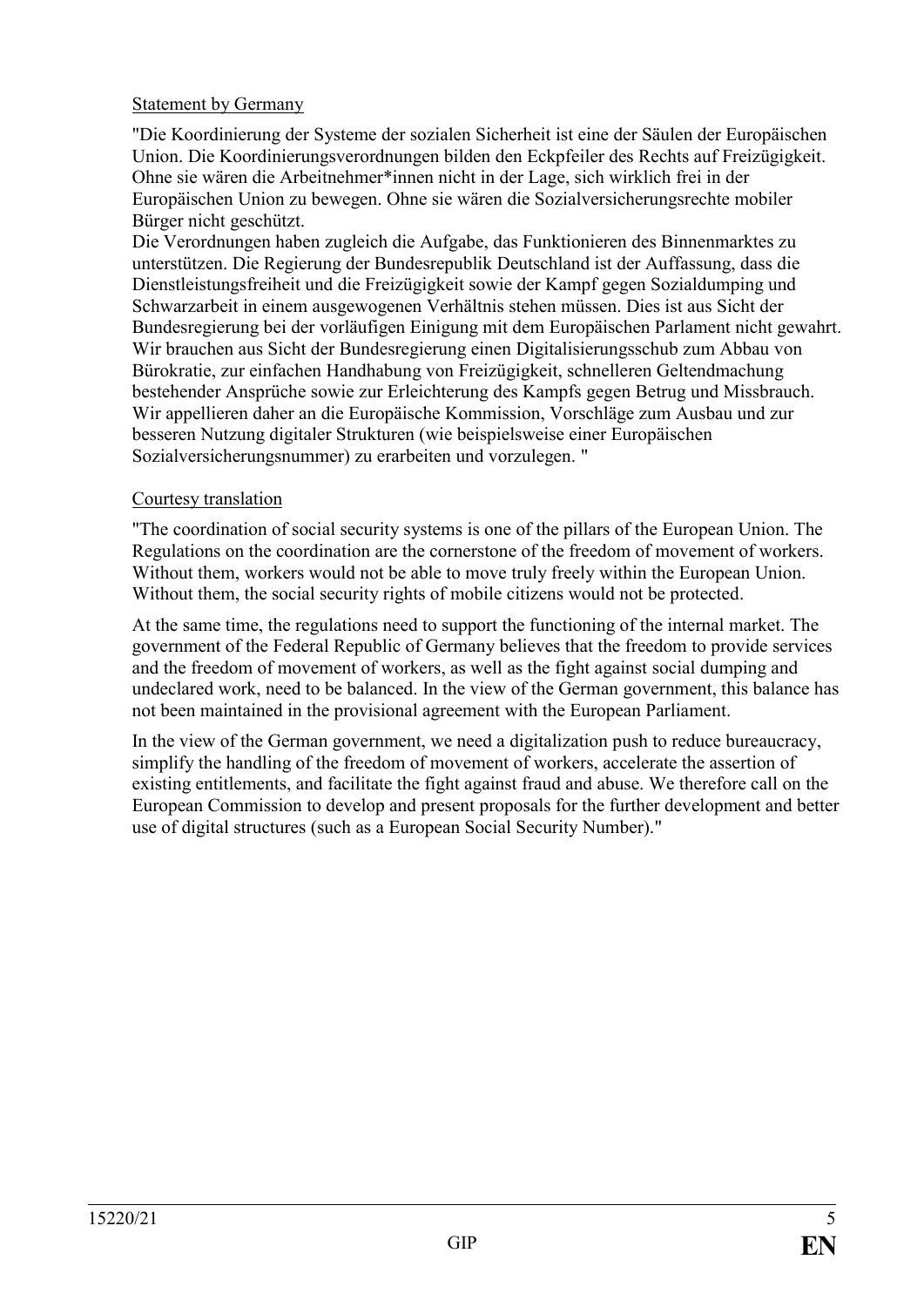# **IV. Any other business**

# **COREPER (PART 2)**

None.

# **COREPER (PART 1)**

Bilateral EU-UK consultations on fishing opportunities for 2022

The Committee took note of the information provided by the Commission.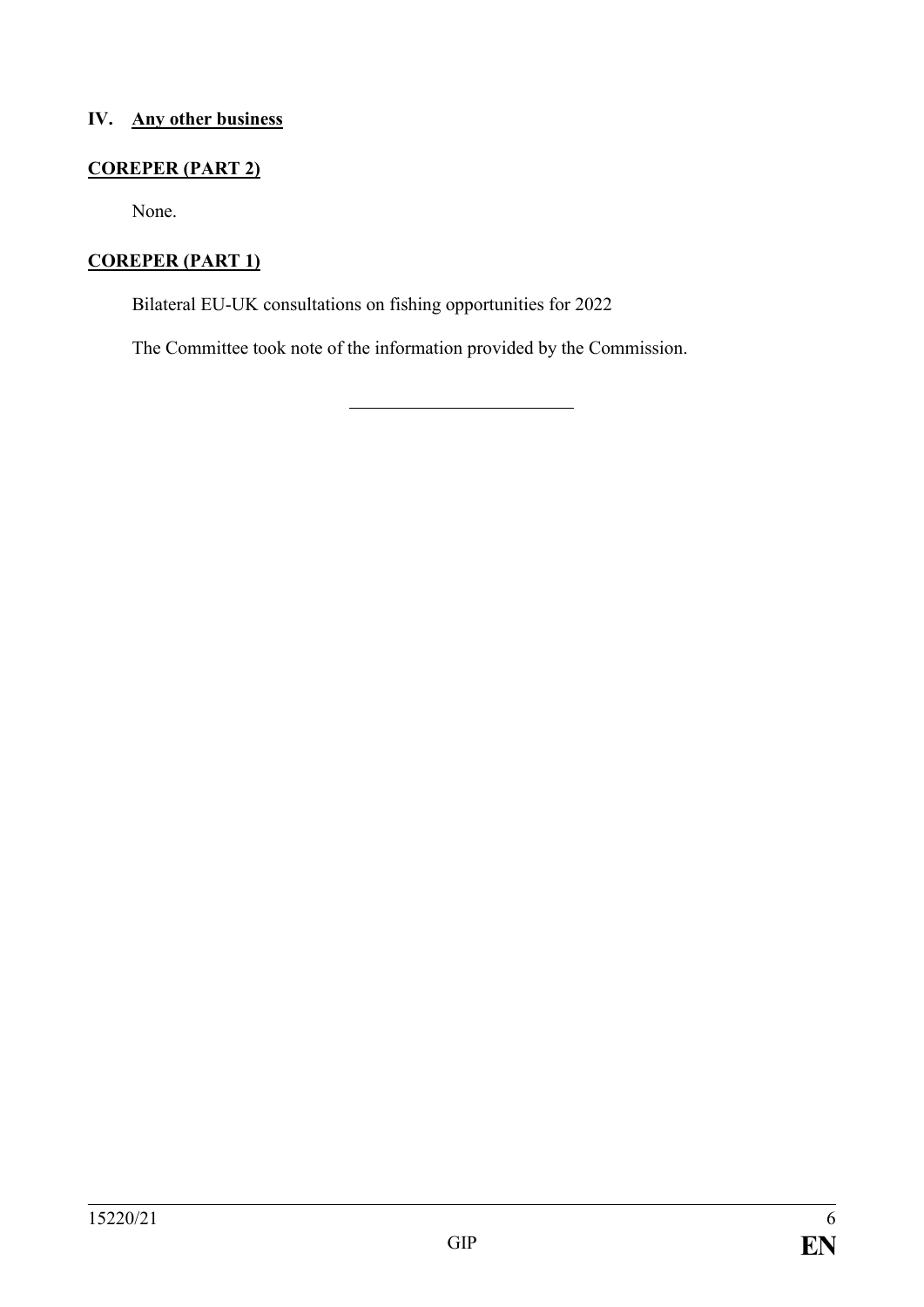# **"I" items approved**

# **COREPER (PART 2)**

# **Judicial Affairs**

| 9.  | Case C-560/21 KISA (reffering Court: Bundesarbeitsgericht,<br>Allemagne)"<br>Information note for the Permanent Representatives Committee<br>(Part 2) | 14875/21<br><b>JUR</b>    |
|-----|-------------------------------------------------------------------------------------------------------------------------------------------------------|---------------------------|
| 10. | Case T-579/21 (Siarhei GUSACHENKA v. Council)<br>Information note for the Permanent Representatives Committee<br>(Part 2)                             | 14953/21<br><b>JUR</b>    |
| 11. | Case T-580/21 (Aleh HAIDUKEVICH v. Council)<br>Information note for the Permanent Representatives Committee<br>(Part 2)                               | 14790/21<br><b>JUR</b>    |
| 12. | Case T-581/21 (Siarhei SKRYBA v. Council)<br>Information note for the Permanent Representatives Committee<br>(Part 2)                                 | 14955/21<br><b>JUR</b>    |
| 13. | Case T-582/21 (Siarhei RUBNIKOVICH v. Council)<br>Information note for the Permanent Representatives Committee<br>(Part 2)                            | 14957/21<br><b>JUR</b>    |
| 14. | Case T-583/21 (Aliaksandr BAKHANOVICH v. Council)<br>Information note for the Permanent Representatives Committee<br>(Part 2)                         | 14959/21<br><b>JUR</b>    |
|     | <b>Institutional Affairs</b>                                                                                                                          |                           |
|     | <b>Other</b>                                                                                                                                          |                           |
| 15. | Attendance of a third party at the Budget Committee on 21<br>January 2022<br>Approval                                                                 | 14991/21<br><b>FIN</b>    |
| 16. | Attendance of third parties at the Working Party on<br>Humanitarian Aid and Food Aid on 12 January 2022<br>Approval                                   | 15129/21<br><b>COHAFA</b> |
| 17. | Attendance of a third party at the EUMCWG/HTF meetings<br>from 1 January 2022 to 30 June 2022<br>Approval                                             | 15183/21<br><b>EUMC</b>   |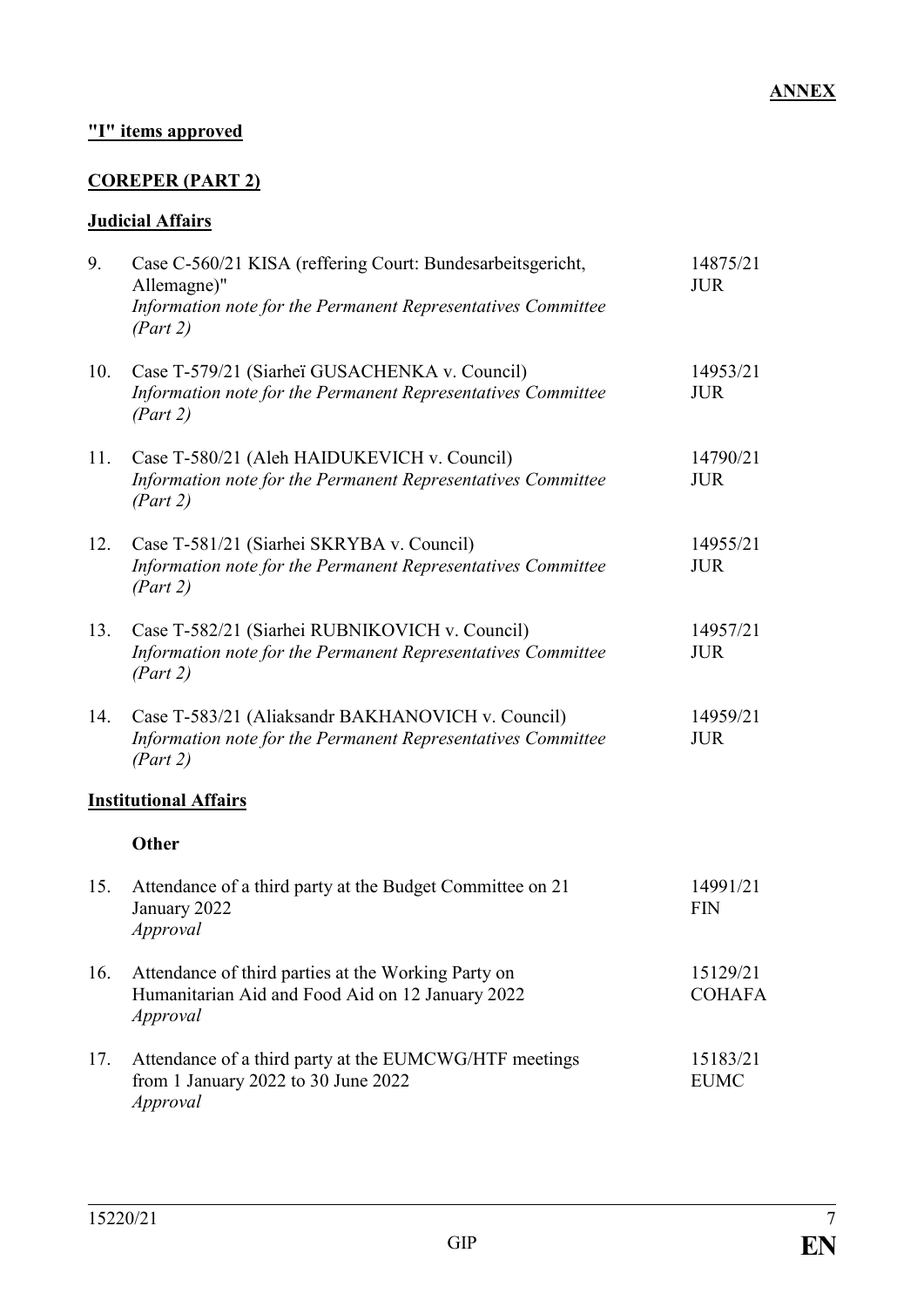| 18. | EP request for access to the Strategic Compass documents<br>Approval                                                   | 15108/21<br>13637/21<br>13638/21<br><b>POLMIL</b>             |
|-----|------------------------------------------------------------------------------------------------------------------------|---------------------------------------------------------------|
| 19. | Compliance with the Arrangements on non-binding instruments<br>Approval of a letter                                    | $15174/21 + COR$ 1<br><b>JUR</b>                              |
|     | <b>Economic and Financial Affairs</b>                                                                                  |                                                               |
| 20. | Solvency amending Directive and Insurance recovery and<br>resolution Directive<br>Progress report                      | 14759/1/21 REV 1<br>14760/21<br>14828/21<br>$+$ ADD 1-2<br>EF |
| 21. | European Green Bonds Regulation<br>Progress report                                                                     | 14989/21<br>15018/21<br>15115/21<br>EF                        |
| 22. | Basel III finalisation package, regulations and directive<br>(Banking package)<br>Progress report                      | 15027/21<br>15028/21<br>EF                                    |
| 23. | Digital finance - DLT pilot regime regulation<br>Confirmation of the final compromise text with a view to<br>agreement | 14992/21<br>14993/21<br>EF                                    |

# Statement by the Commission

"The European Commission appreciates the efforts of the co-legislators to reach an agreement and supports the overall result achieved. However, it is concerned that the amendment of Directive 2014/65/EU on Markets in Financial Instruments (MiFID) through the Regulation on a pilot regime for market infrastructures based on distributed ledger technology is not legally sound and will create legal uncertainty and inconsistencies.

Such an amendment goes against the principle of parallelism of forms according to which, for various reasons, directives should be amended by directives.

The European Commission is of the opinion that this amendment should had been achieved through an amending Directive, as originally proposed."

| 24. Daisy chain (CRR/BRRD) Regulation                 | 15060/1/21 REV 1 |
|-------------------------------------------------------|------------------|
| Mandate for negotiations with the European Parliament | 15061/1/21 REV 1 |
|                                                       | EF               |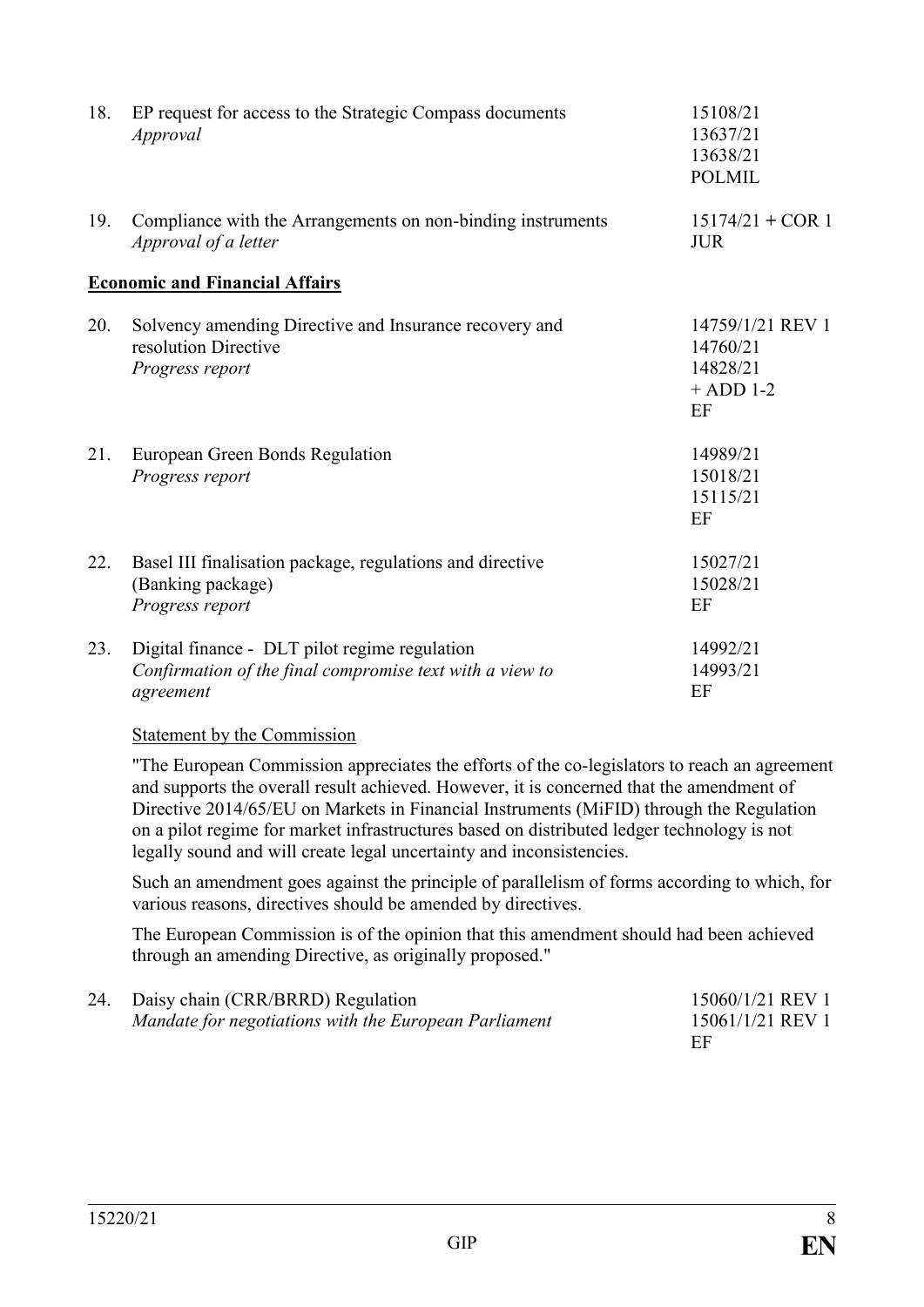| 25. | ECA SR No 25/2021 on ESF support to combat long-term<br>unemployment<br>Designation of a Working Party<br>Attendance of the European Court of Auditors at the Working<br>Party meeting | 15013/21<br><b>FIN</b>                                                               |
|-----|----------------------------------------------------------------------------------------------------------------------------------------------------------------------------------------|--------------------------------------------------------------------------------------|
| 26. | ECA SR No 27/2021 on EU support to tourism<br>Designation of a Working Party<br>Attendance of the European Court of Auditors at the Working<br>Party meeting                           | 15024/21<br><b>FIN</b>                                                               |
| 27. | Luxembourg national side of collectively issued<br>commemorative coin                                                                                                                  | 14571/21<br><b>UEM</b>                                                               |
|     | <b>General Affairs</b>                                                                                                                                                                 |                                                                                      |
| 28. | EP Resolutions and Decisions (December 2021)                                                                                                                                           | 14882/21<br>PE-RE                                                                    |
| 29. | Implementation of the Interinstitutional Agreement on Better<br>Law-Making<br>State of play                                                                                            | 14699/21<br><b>INST</b>                                                              |
| 30. | Regulation on the transparency and targeting of political<br>advertising<br>Decision to consult an institution or body                                                                 | 14928/21<br>$14374/21 + ADD 1$<br>$+$ ADD 1 COR 1<br>REV <sub>1</sub><br><b>INST</b> |
| 31. | Council Decision on the update of the population figures of the<br>Union and of the Member States<br>Decision to use the written procedure for the adoption                            | 15084/21<br>15029/21<br><b>INST</b><br><b>POLGEN</b>                                 |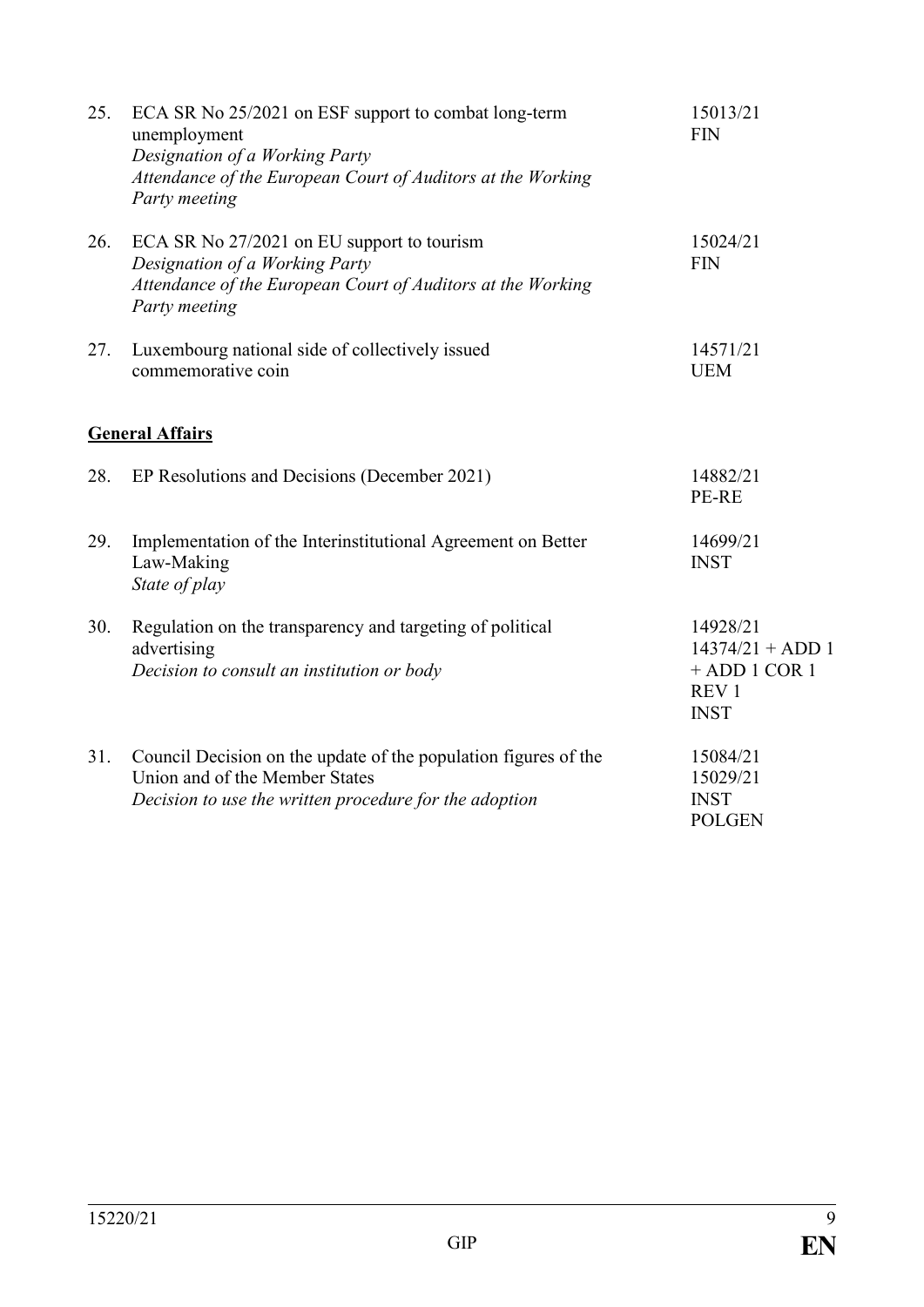| 32. Draft reply to an EP letter on an EU mechanism for the Rule of | 15011/21        |
|--------------------------------------------------------------------|-----------------|
| Law                                                                | AG <sub>L</sub> |
| <i>Approval of a letter</i>                                        |                 |

#### Statement by Hungary

"Hungary agrees with the final conclusion of the Council's reply according to which the interinstitutional agreement suggested by the Parliament is not appropriate and has no added value to the existing arrangements and instruments.

Notwithstanding, as far as some concrete references to the existing arrangements and instruments are concerned, Hungary reiterates that the Commission's Rule of Law Report does not offer a proper basis for evaluating the rule of law situation in Member States. We maintain our well-known objections to the scope, methodology, content and the legal soundness of the Commission's Rule of Law Report, and we have persistent conceptual concerns about the current format of the Council's annual rule of law dialogue, primarily based on the fact that the Commission's Rule of Law Report sets the framework for this exercise. Hungary is of the firm position that there is no need for an external intermediary for Member States to engage in a constitutional dialogue with each other and there is no need for an external actor to examine or assess the situation of the rule of law in the Member States."

### **Justice and Home Affairs**

| 33. | Council Resolution on a revised appendix I to the model<br>agreement for setting up a joint investigation team (JIT)<br>Approval                                                                                                                                                                           | 15086/21<br>15085/21<br><b>COPEN</b>                       |
|-----|------------------------------------------------------------------------------------------------------------------------------------------------------------------------------------------------------------------------------------------------------------------------------------------------------------|------------------------------------------------------------|
|     | Decision to use the written procedure                                                                                                                                                                                                                                                                      |                                                            |
| 34. | Regulation amending Regulation (EU) 2016/794 on Europol<br>Progress report                                                                                                                                                                                                                                 | 14967/21<br><b>ENFOPOL</b>                                 |
|     | <b>Foreign Affairs</b>                                                                                                                                                                                                                                                                                     |                                                            |
| 35. | Council Decision on Union outreach activities in support of the<br>implementation of the Arms Trade Treaty<br>Decision to use the written procedure for the adoption                                                                                                                                       | 13814/21<br>$13813/21 + ADD 1$<br><b>CORLX</b>             |
| 36. | Council Decision to authorize the signing and conclusion of the<br>Agreement between the EU and the Republic of Peru<br>establishing a framework for the participation of the Republic of<br>Peru in European Union Crisis Management operations<br>Decision to use the written procedure for the adoption | $14888/21 + COR$ 1<br>14384/21<br>14385/21<br><b>CORLX</b> |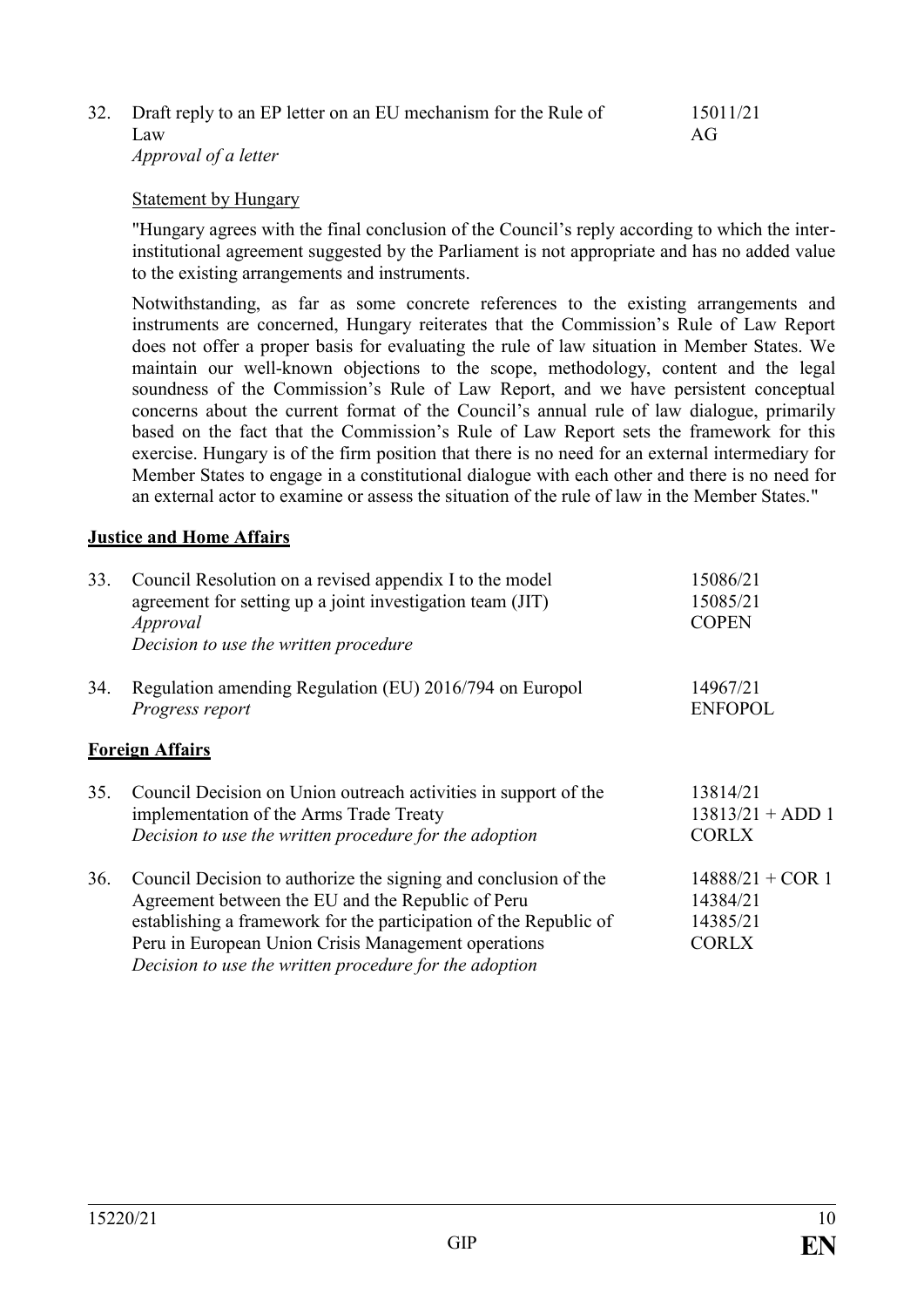| 37. | Tunisia restrictive measures: pre-notifications<br>Approval                                                                                                                                                                                                       | 15156/21<br><b>CORLX</b>                        |
|-----|-------------------------------------------------------------------------------------------------------------------------------------------------------------------------------------------------------------------------------------------------------------------|-------------------------------------------------|
|     | Decision to use the written procedure                                                                                                                                                                                                                             |                                                 |
| 38. | Post-Cotonou<br>Progress report                                                                                                                                                                                                                                   | 15047/1/21 REV 1<br><b>ACP</b>                  |
| 41. | Restrictive measures to combat terrorism - Common Position<br>2001/931/CFSP - pre-notifications of updated statements of<br>reasons<br>Approval<br>Decision to use the written procedure                                                                          | $15093/21 + ADD 1$<br><b>CORLX</b>              |
| 42. | Council Decision concerning restrictive measures in view of<br>Russia's actions destabilising the situation in Ukraine<br>Decision to use the written procedure for the adoption                                                                                  | 15037/21<br>14987/21<br><b>CORLX</b>            |
|     | <b>EU</b> positions for international negotiations                                                                                                                                                                                                                |                                                 |
| 39. | Council Decision on the EU position to be adopted within the<br>EEA Joint Committee, concerning the amendment to Annex II<br>(Technical regulations, standards, testing and certification) to<br>the EEA Agreement (Tobacco Product Directive)<br><b>Adoption</b> | 14304/21<br>14302/21<br>14303/21<br><b>AELE</b> |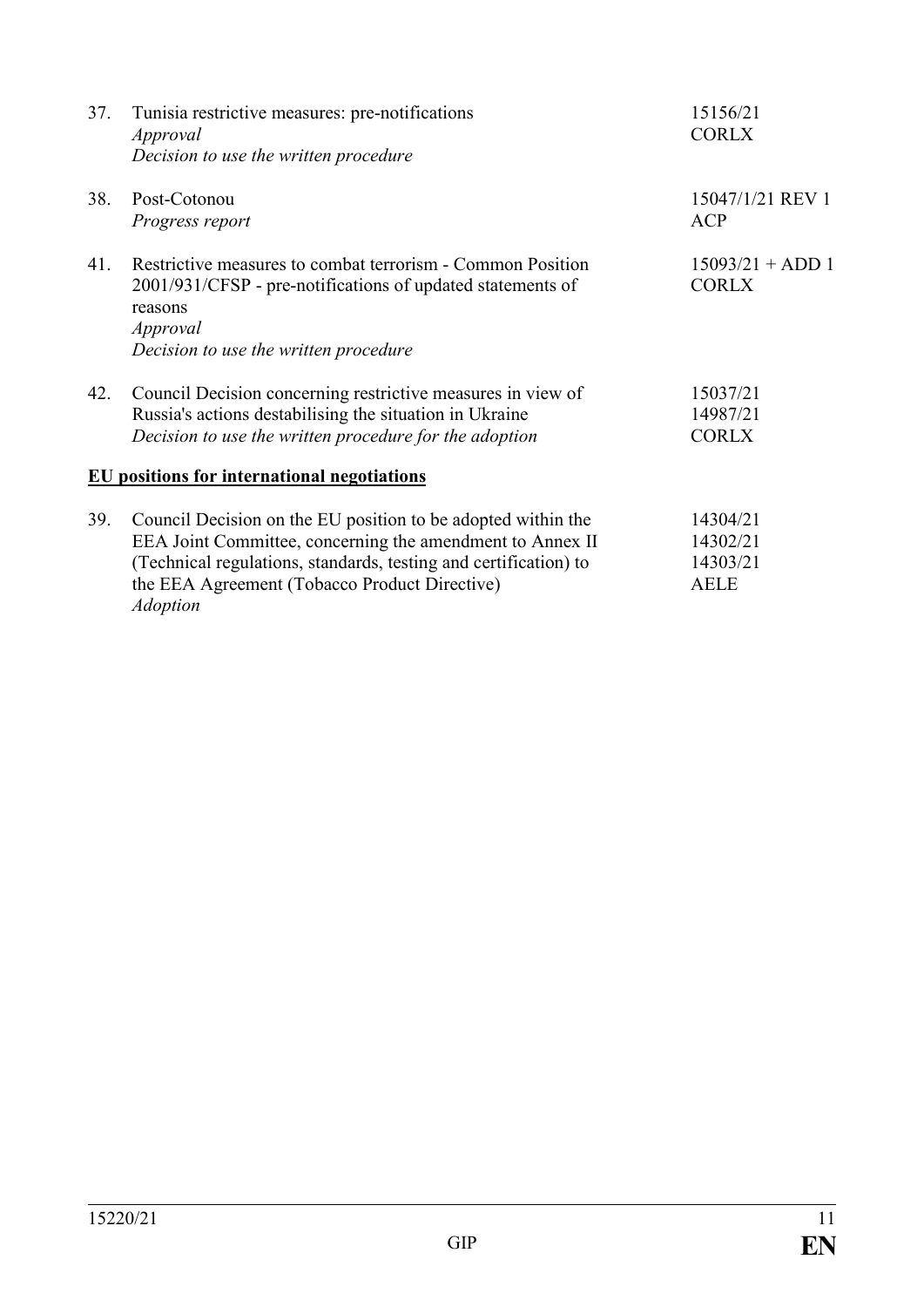# **COREPER (PART 1)**

### **Institutional Affairs**

#### 47. **Minutes of Council Meetings** *Approval*

|     | a)        | TTE Energy extra 26.10.2021                                                                                     | 13287/21                        |
|-----|-----------|-----------------------------------------------------------------------------------------------------------------|---------------------------------|
|     | b)        | <b>AGRIFISH 15.11.2021</b>                                                                                      | $13980/21 + COR$ 1<br>$+$ ADD 1 |
|     | Other     |                                                                                                                 |                                 |
| 48. | Approval  | Attendance of a third party at the Youth Working Party on<br>5 January 2022                                     | 14970/21<br>YOUTH               |
| 49. | Approval  | Attendance of a third party at the Working Party on<br>Competitiveness and Growth (Industry) on 12 January 2022 | 14948/21<br><b>COMPET</b>       |
|     | Transport |                                                                                                                 |                                 |

| 50. IMO - Joint submission - PPR 9 on the Control of Harmful Anti- | $14990/21 + ADD 1$ |
|--------------------------------------------------------------------|--------------------|
| fouling Systems in Ships                                           | <b>MAR</b>         |
| Endorsement                                                        | OMI                |

#### Statement by the Commission

"The Commission considers that Union submissions to be sent to the IMO are covered by EU exclusive competence. Submission of proposals to the IMO on issues of EU competence is an act of external representation, which, in accordance with Article 17(1) TEU, is the institutional prerogative of the Commission.

In the Commission's view, the procedural arguments against presenting submissions to the IMO by the Commission on behalf of the EU are not convincing. This is because there is no evidence to suggest that the IMO, as a specialised agency of the United Nations, would be in a position to reject such a submission.

The Treaty provisions on external representation of the Union must be applied. It should therefore be made by the European Commission on behalf of the European Union and sent to the IMO by the Commission.

The Commission reserves all its rights in this regard. "